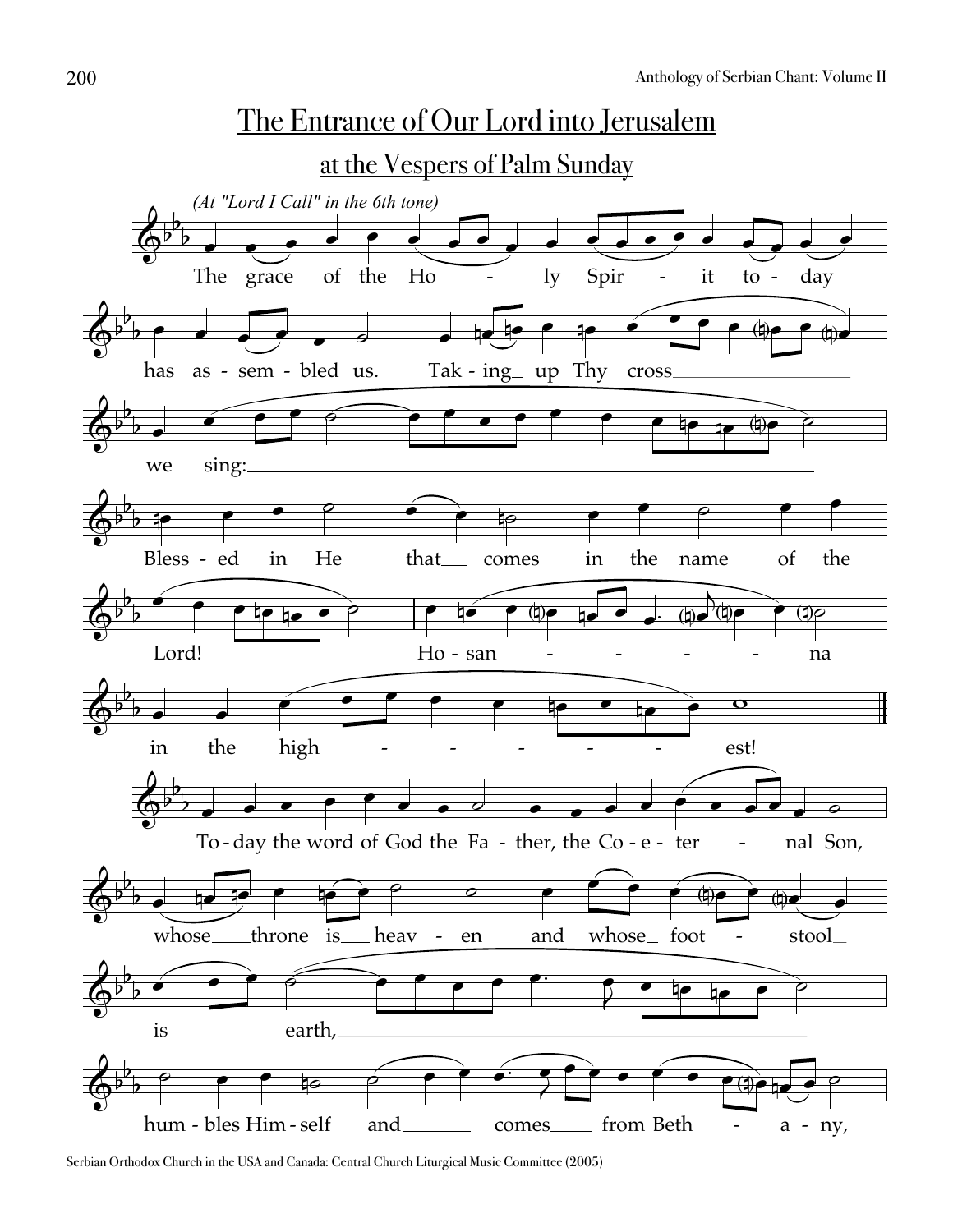Anthology of Serbian Chant: Volume II



Serbian Orthodox Church in the USA and Canada: Central Church Liturgical Music Committee (2005)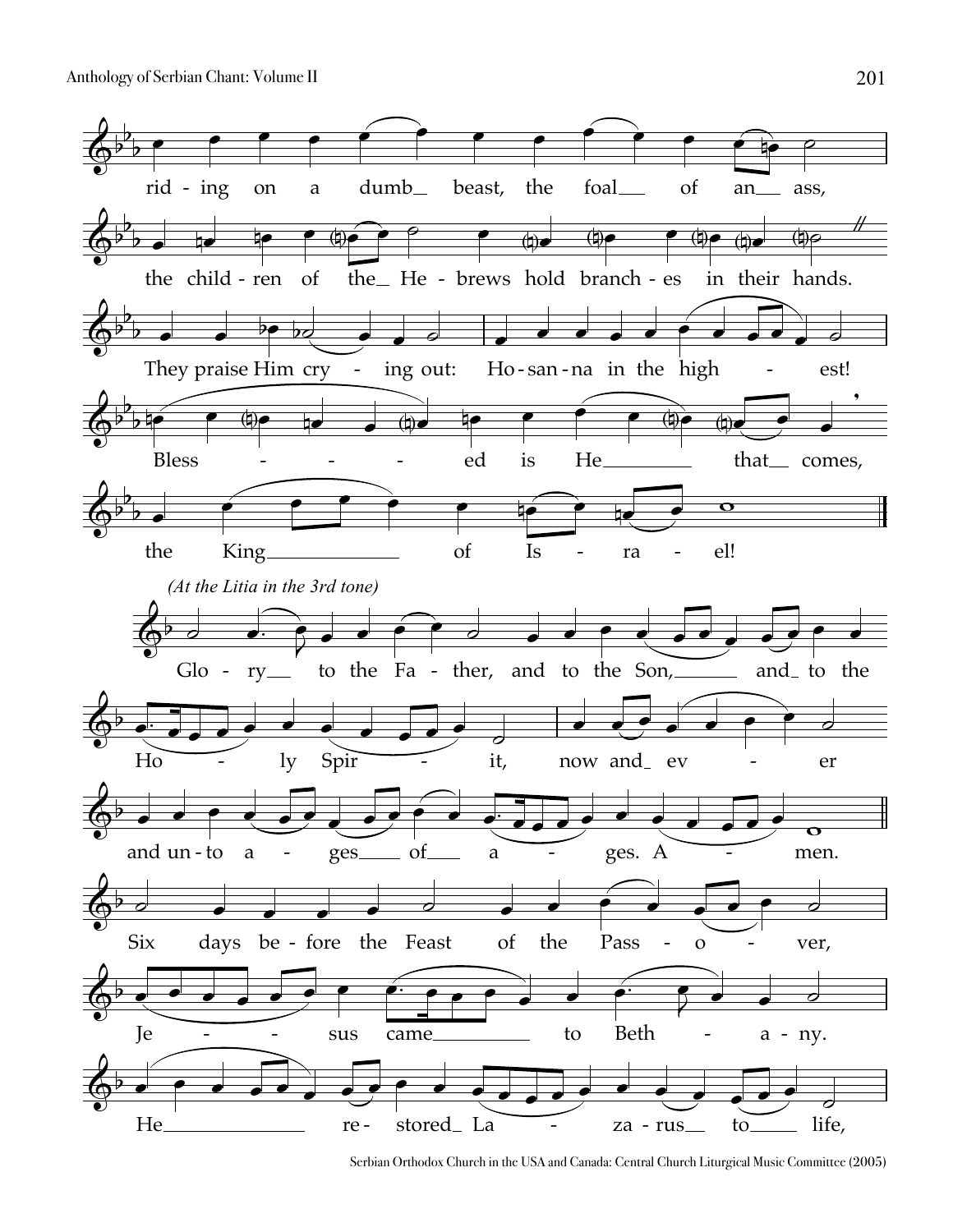

Serbian Orthodox Church in the USA and Canada: Central Church Liturgical Music Committee (2005)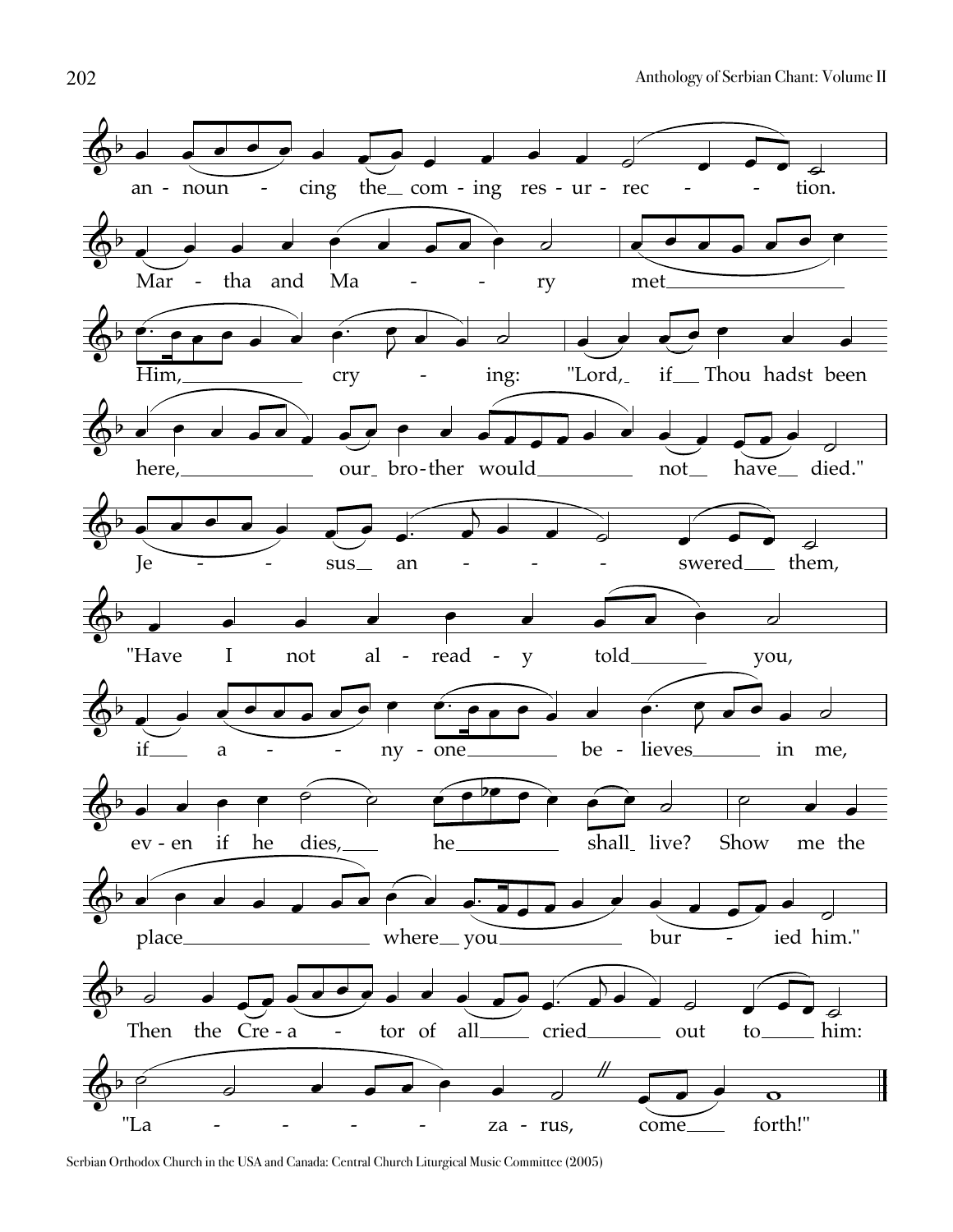

## **Palm Sunday - Troparion I: "By Raising Lazarus" (see pg. 198)**

Serbian Orthodox Church in the USA and Canada: Central Church Liturgical Music Committee (2005)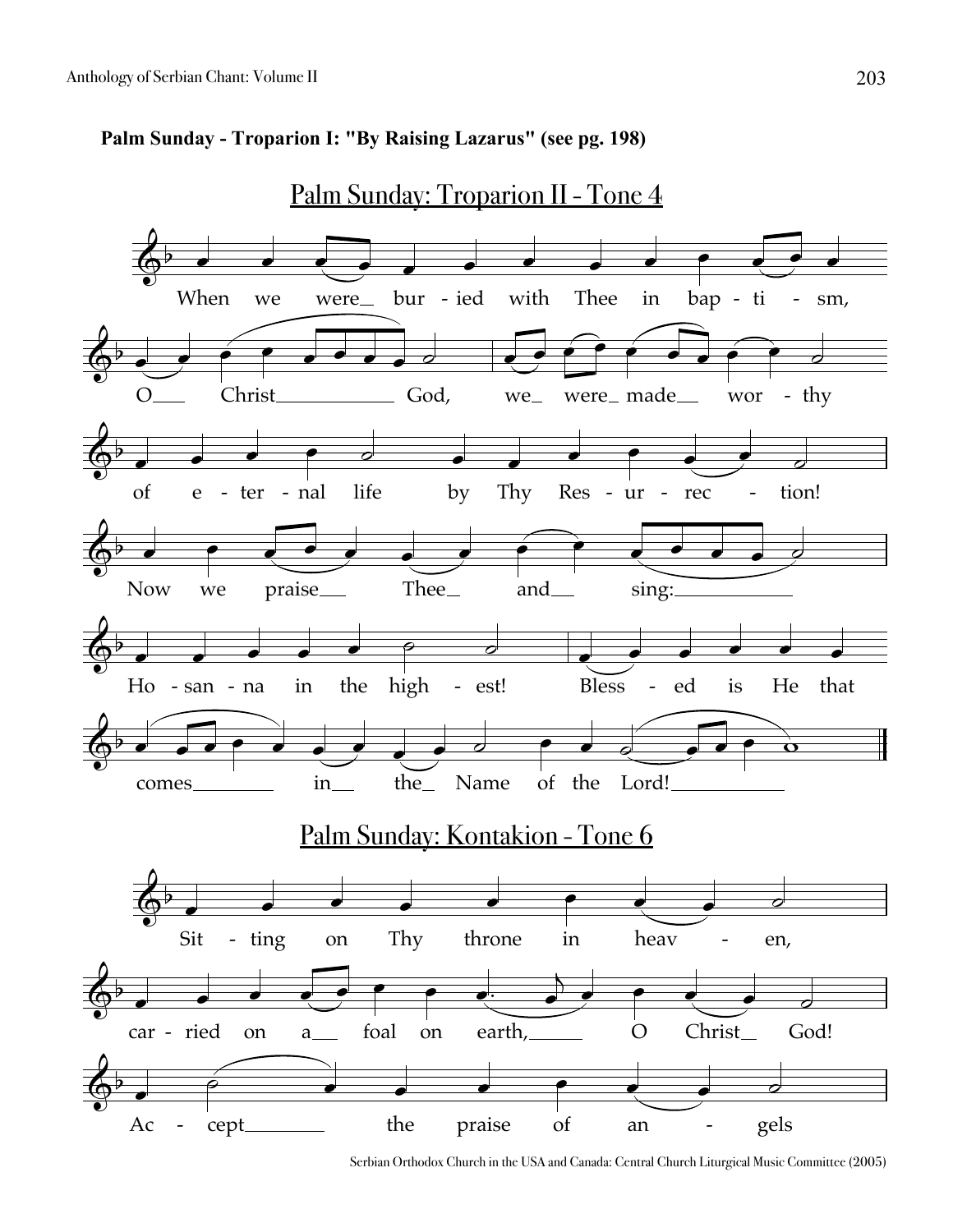

Serbian Orthodox Church in the USA and Canada: Central Church Liturgical Music Committee (2005)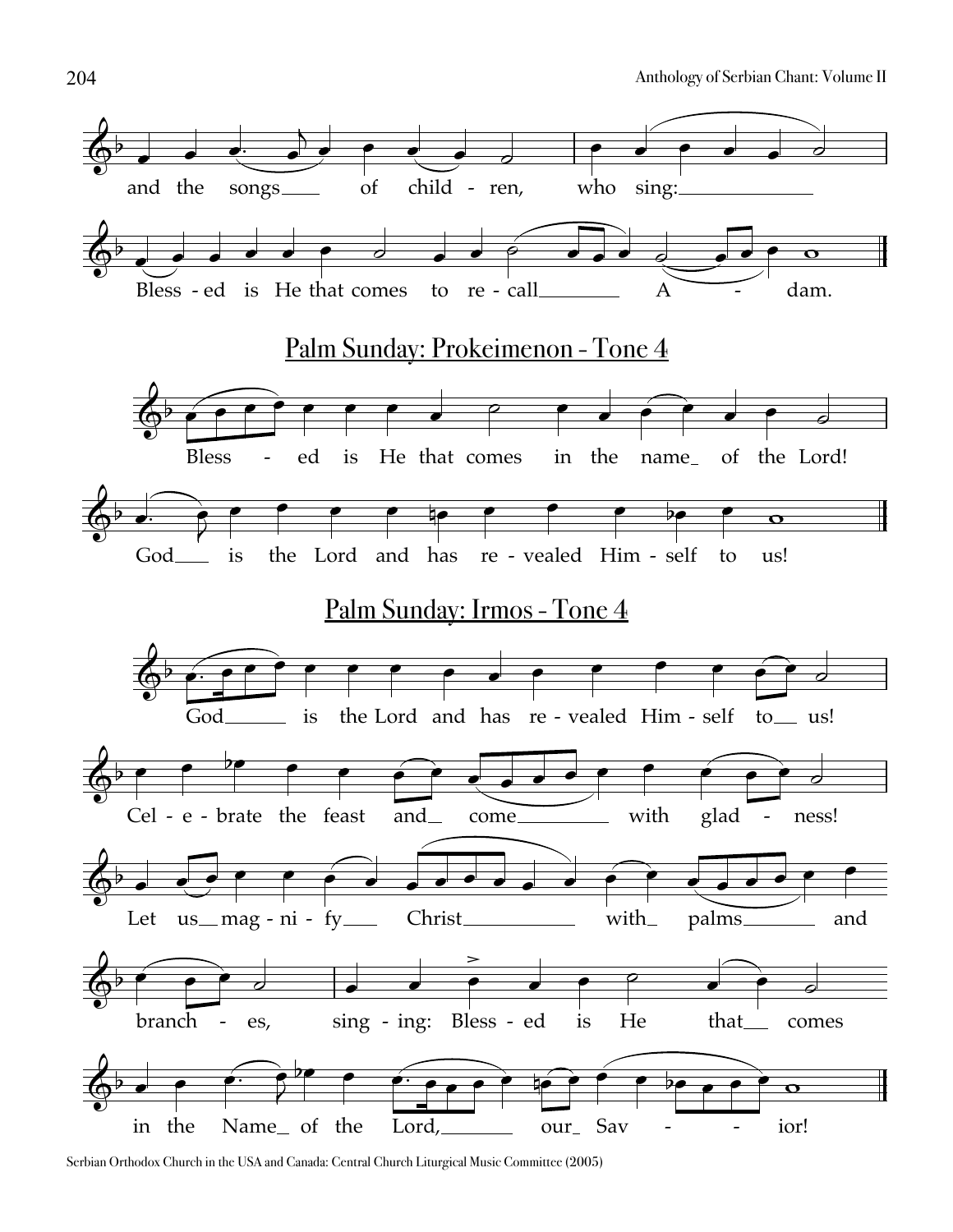

Serbian Orthodox Church in the USA and Canada: Central Church Liturgical Music Committee (2005)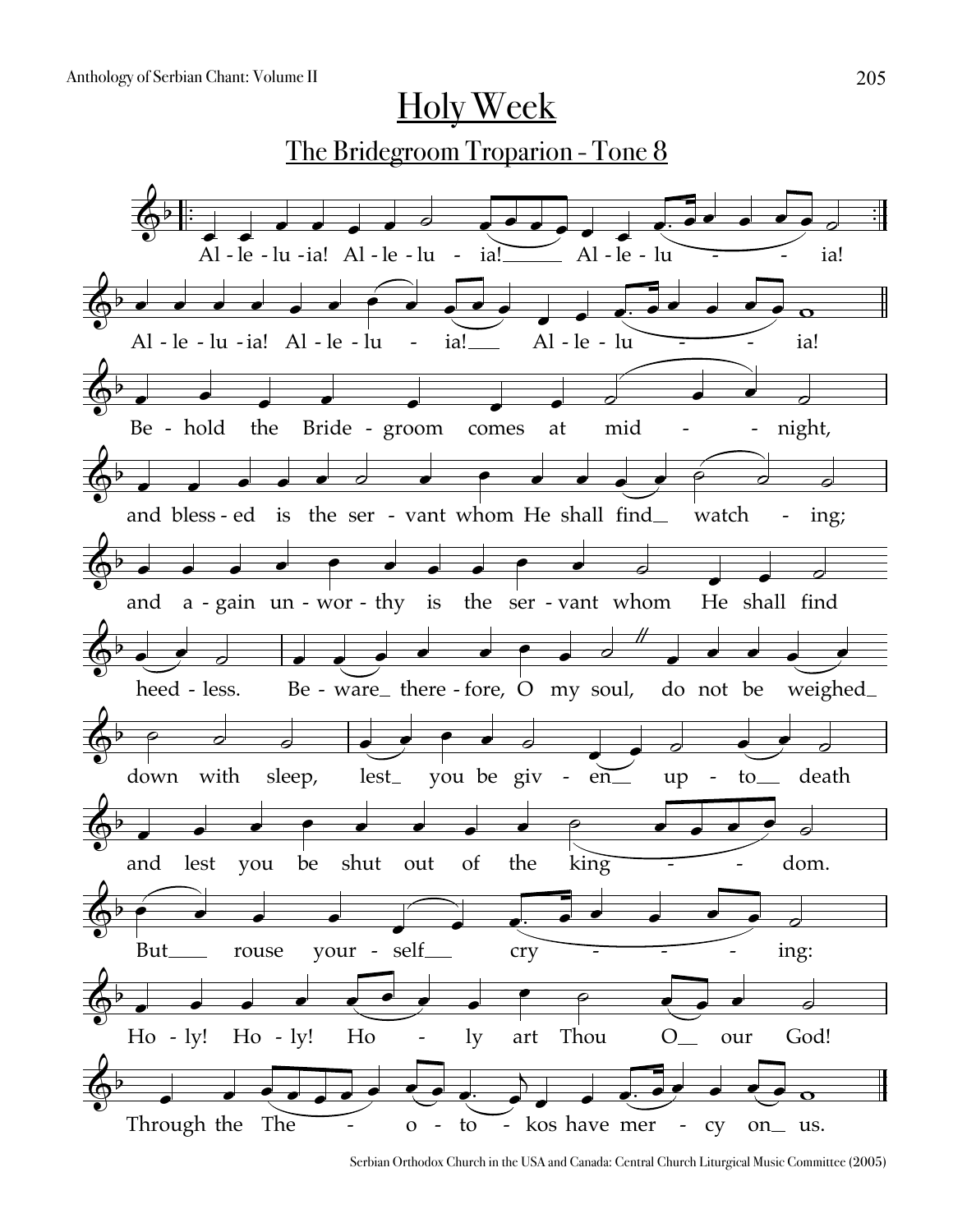

Serbian Orthodox Church in the USA and Canada: Central Church Liturgical Music Committee (2005)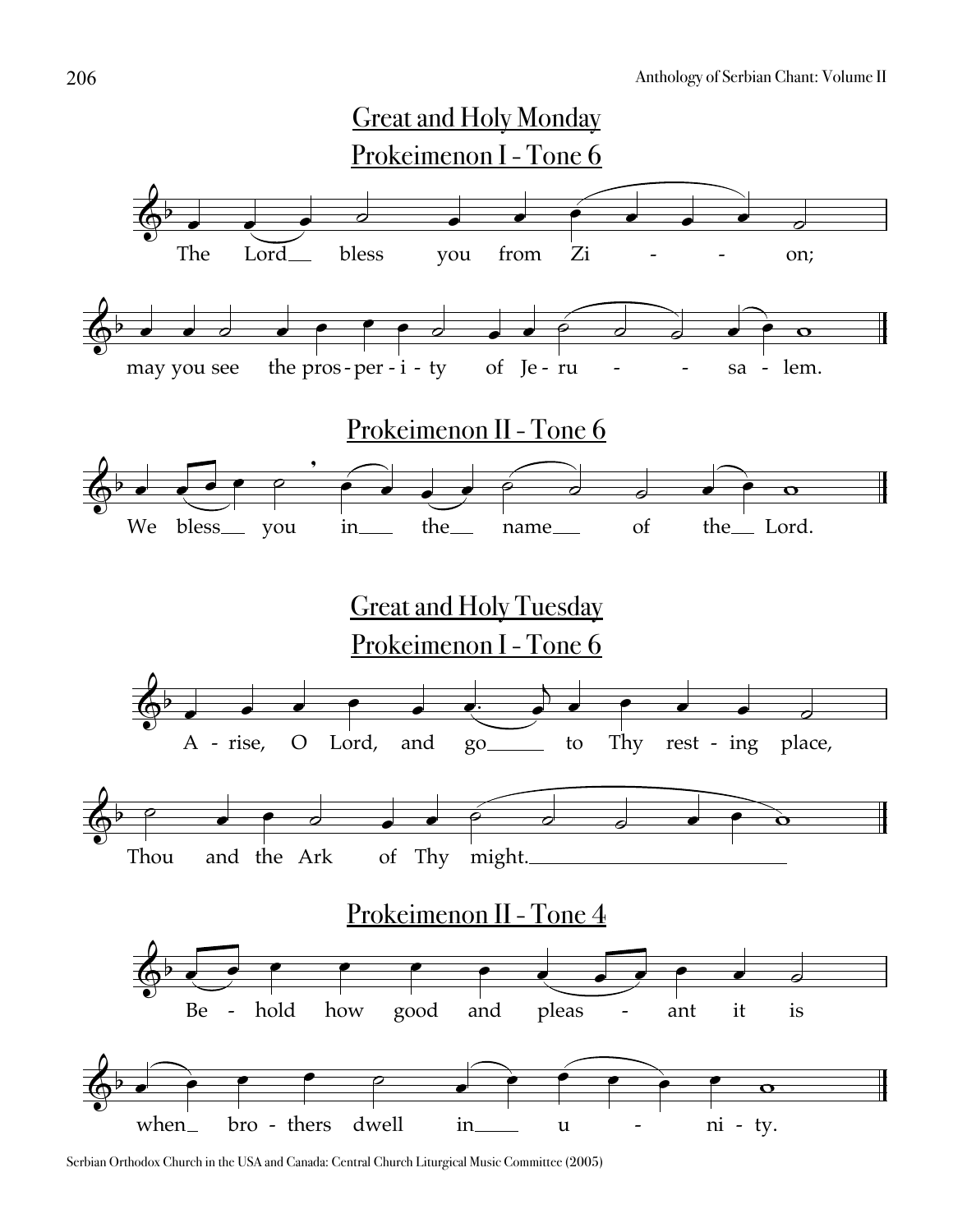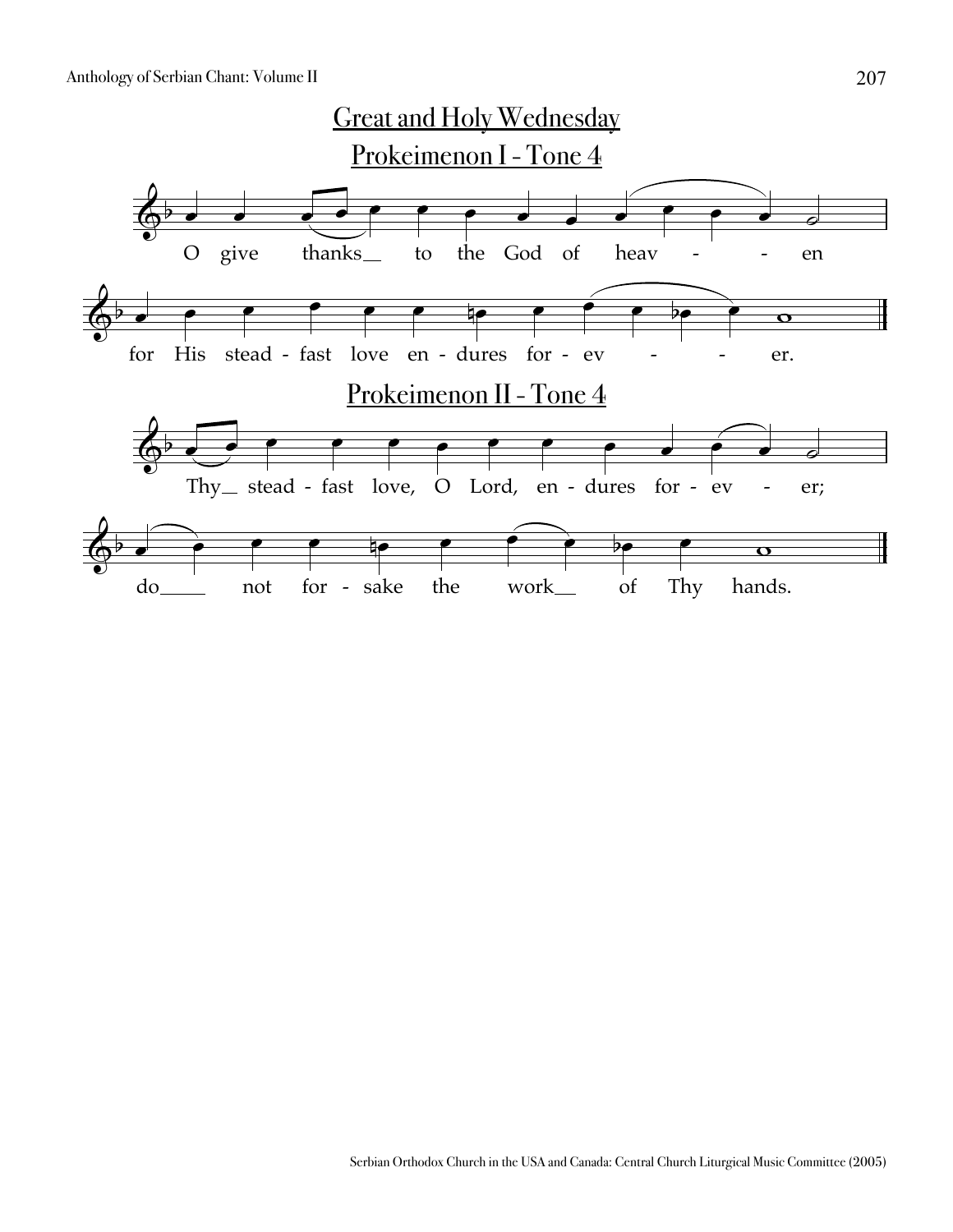

Serbian Orthodox Church in the USA and Canada: Central Church Liturgical Music Committee (2005)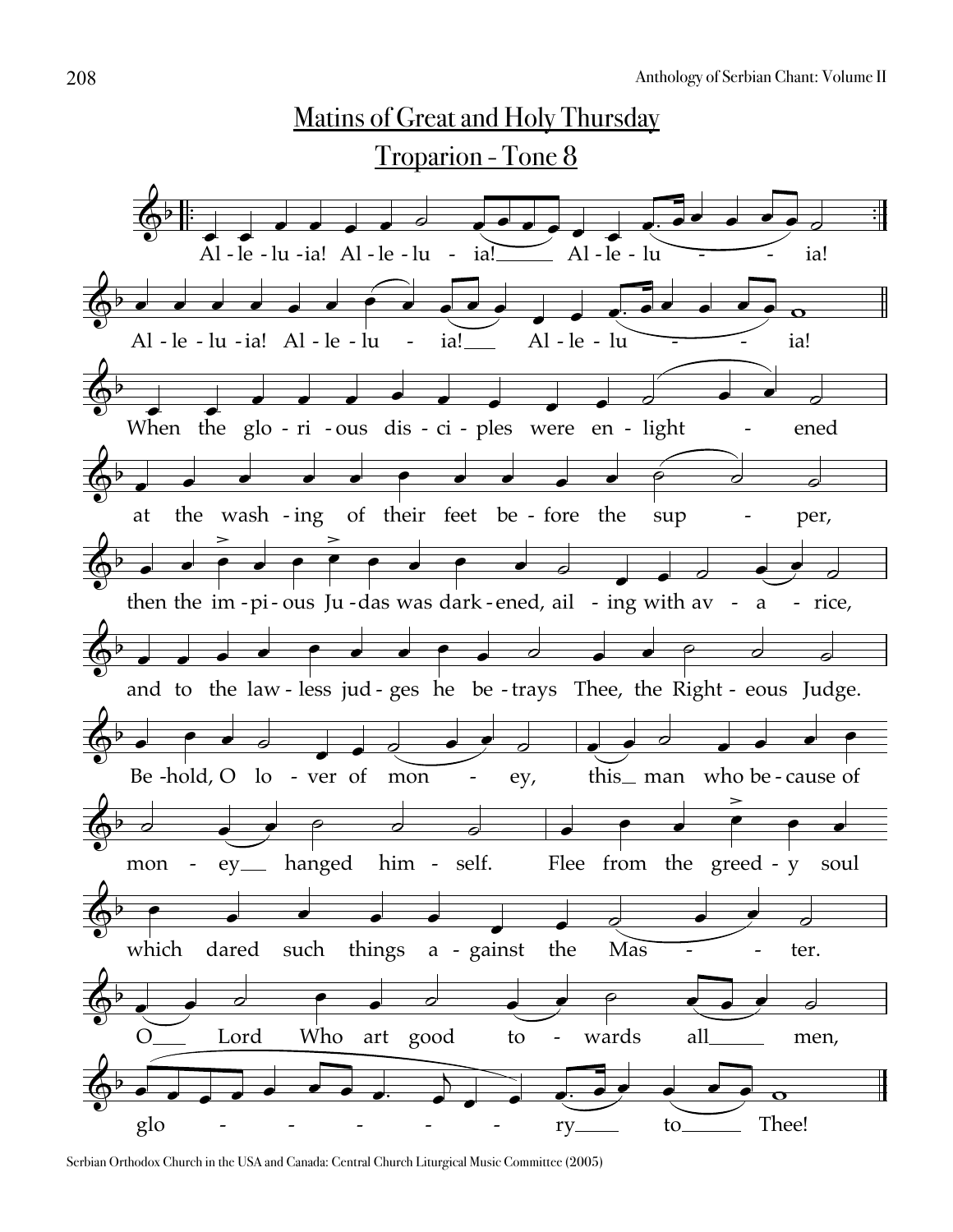

Serbian Orthodox Church in the USA and Canada: Central Church Liturgical Music Committee (2005)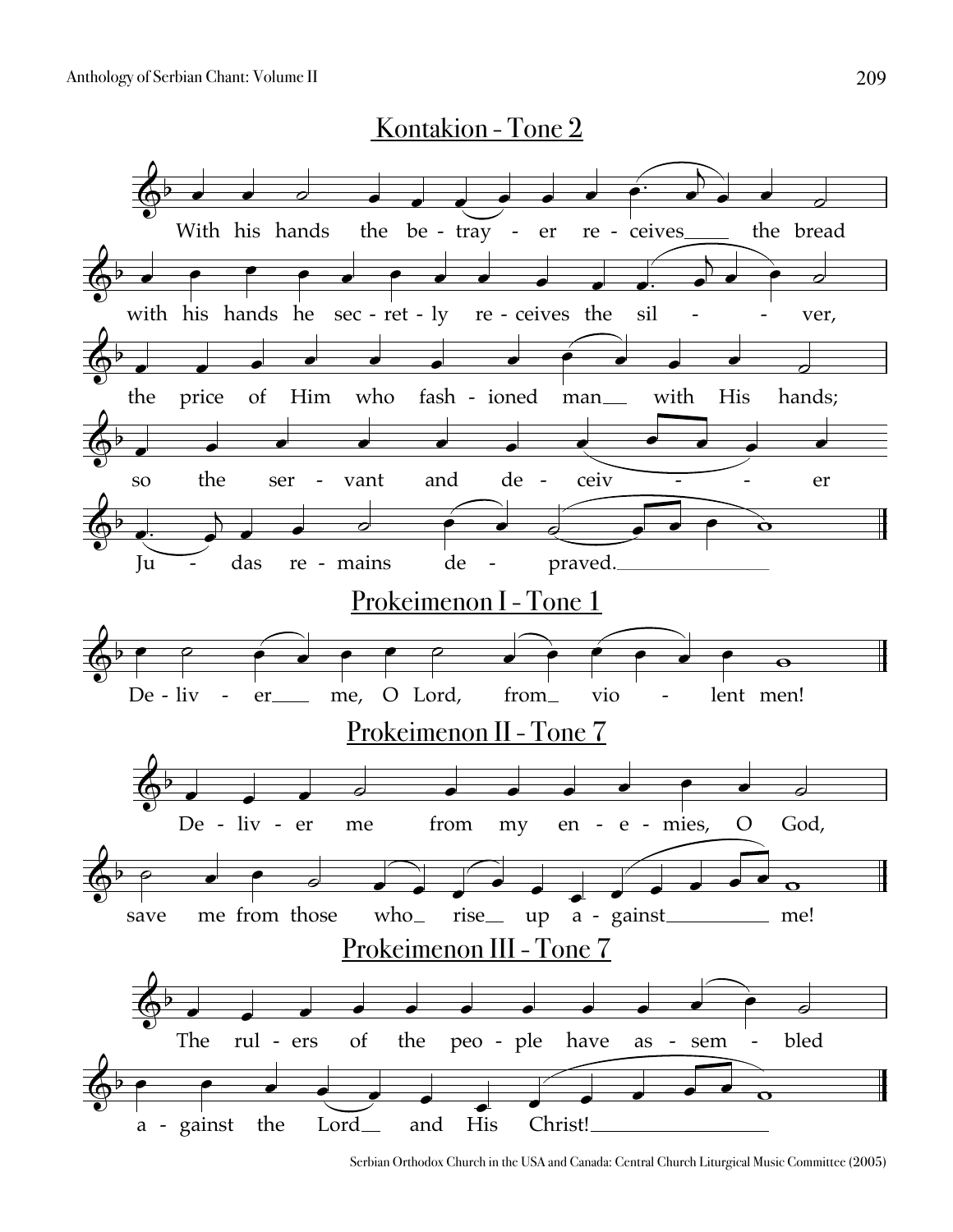

Serbian Orthodox Church in the USA and Canada: Central Church Liturgical Music Committee (2005)